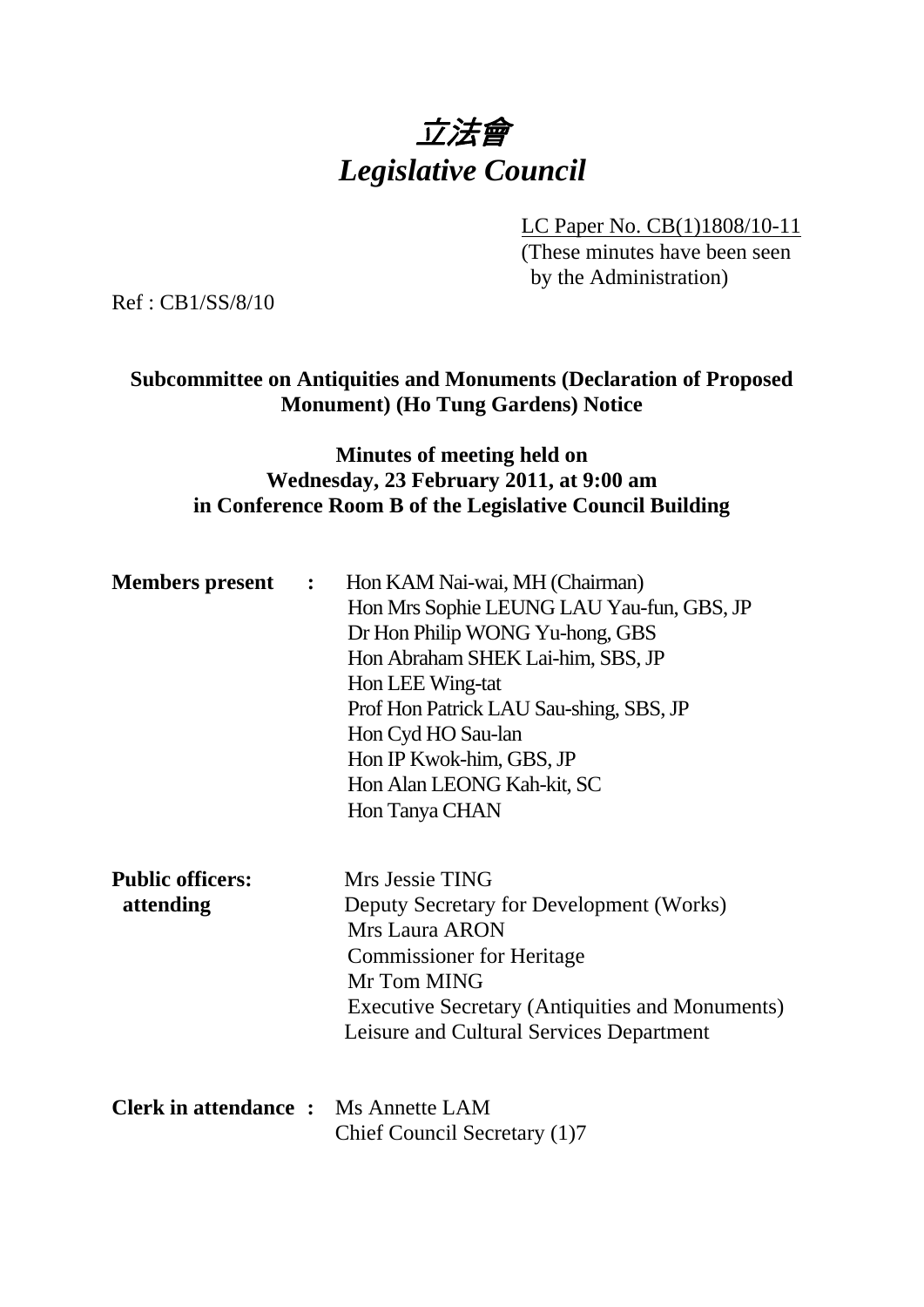# **Staff in attendance :** Mrs Constance LI Assistant Secretary General 1 Mr Noel SUNG Senior Council Secretary(1)5 Ms Queenie LAM Legislative Assistant (1)7

#### Action

# **I Election of Chairman and late application for membership**

 Mrs Sophie LEUNG, the member with the highest precedence in the Council among the members of the Subcommittee present, presided over the election of the Chairman of the Subcommittee. She invited nominations for the chairmanship of the Subcommittee.

2. Mr KAM Nai-wai was nominated by Mr LEE Wing-tat and seconded by Mr IP Kwok-him. Mr KAM accepted the nomination. There being no other nominations, Mr KAM was elected Chairman of the Subcommittee.

#### Late application for membership

3. Members noted and accepted the late application for membership from Ms Cyd HO.

#### **II Meeting with the Administration**

Background information on the Regulation

| L.N. 26 of 2011           | -- Antiquities<br>and        |
|---------------------------|------------------------------|
|                           | Monuments (Declaration       |
|                           | of Proposed Monument)        |
|                           | (Ho Tung Gardens) Notice     |
| LC Paper No. $LS25/10-11$ | -- Legal Service Division    |
|                           | Report                       |
| DEVB/CS/CR6/5/284         | -- Legislative Council Brief |
|                           | issued by the Development    |
|                           | <b>Bureau</b>                |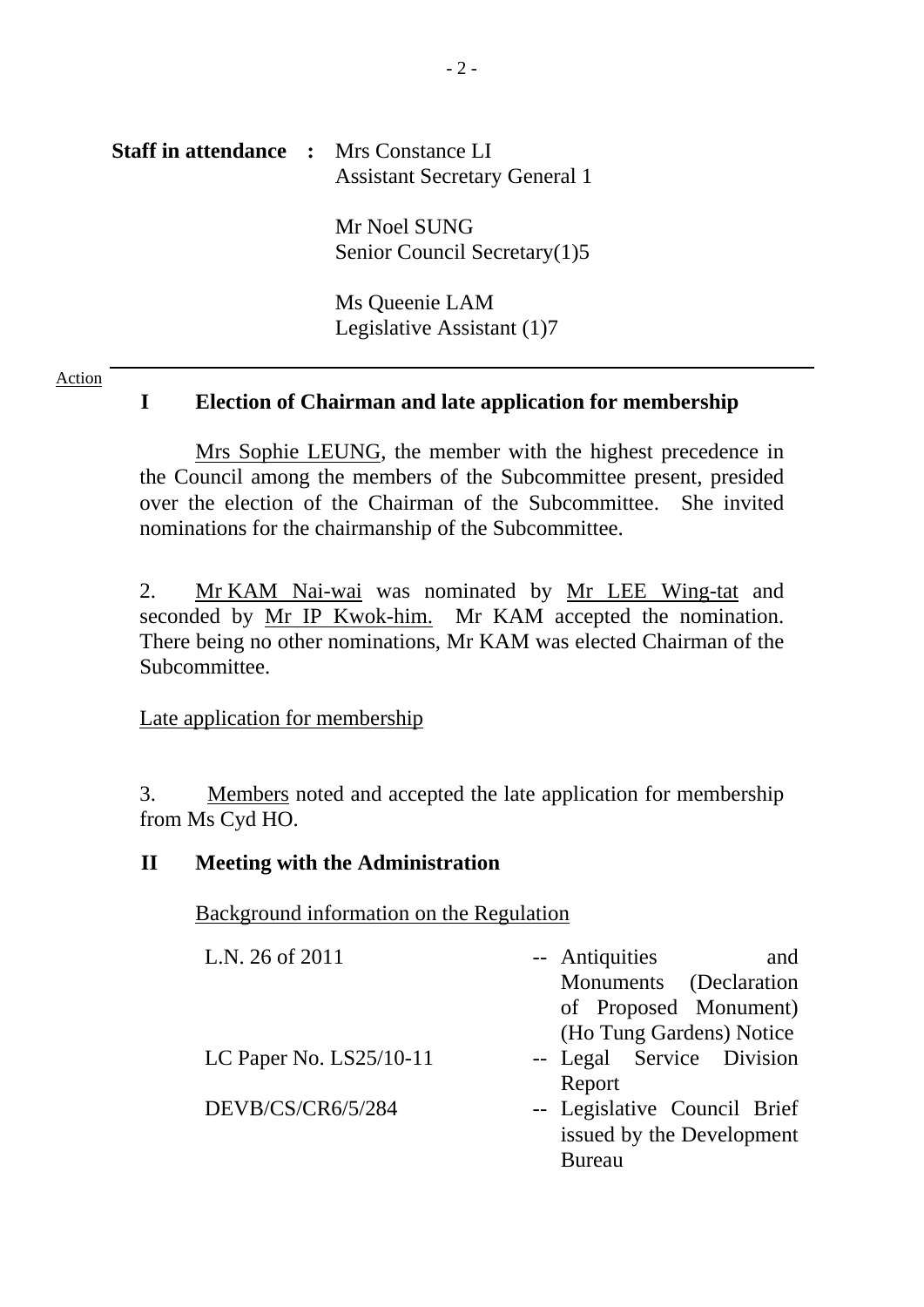$Action$   $-3$  -

| LC Paper No. CB(1)1374/10-11 | -- Paper on Antiquities and |
|------------------------------|-----------------------------|
|                              | Monuments (Declaration      |
|                              | of Proposed Monument)       |
|                              | (Ho Tung Gardens) Notice    |
|                              | prepared by the Legislative |
|                              | Council Secretariat         |
|                              | (Background brief))         |
|                              |                             |

The Subcommittee deliberated (index of proceedings attached at **Annex**).

#### Follow-up actions to be taken by the Administration

Admin 4. The Administration was requested to provide the following information:

- (a) the principles, criteria, factors of consideration, procedures and mechanism for determining the grading of historic buildings, and for declaring a place, a building site, or a structure as a proposed monument;
- (b) the principles, criteria and the mechanism for determining the form and amount of compensation and the economic incentives to be provided to the owner of a place, a building site or a structure declared as a proposed monument/graded historic buildings to facilitate conservation of privately-owned historic buildings;
- (c) details and the time sequence of events leading to the declaration of Ho Tung Gardens as a proposed monument; and
- (d) the deliberations of the Antiquities Advisory Board (AAB), including but not limited to minutes of meeting, discussions papers, reference materials and expert opinion that had been taken into consideration in the declaration of Ho Tung Gardens as a proposed monument.

*(Post-meeting note: The information provided by the Administration was circulated to members vide LC Paper No. CB(1)1478/10-11 issued on 3 March 2011.)* 

5. The Subcommittee agreed to refer members' views on the need for a long-term, holistic and sustainable policy to preserve privately-owned historic buildings, including fair and transparent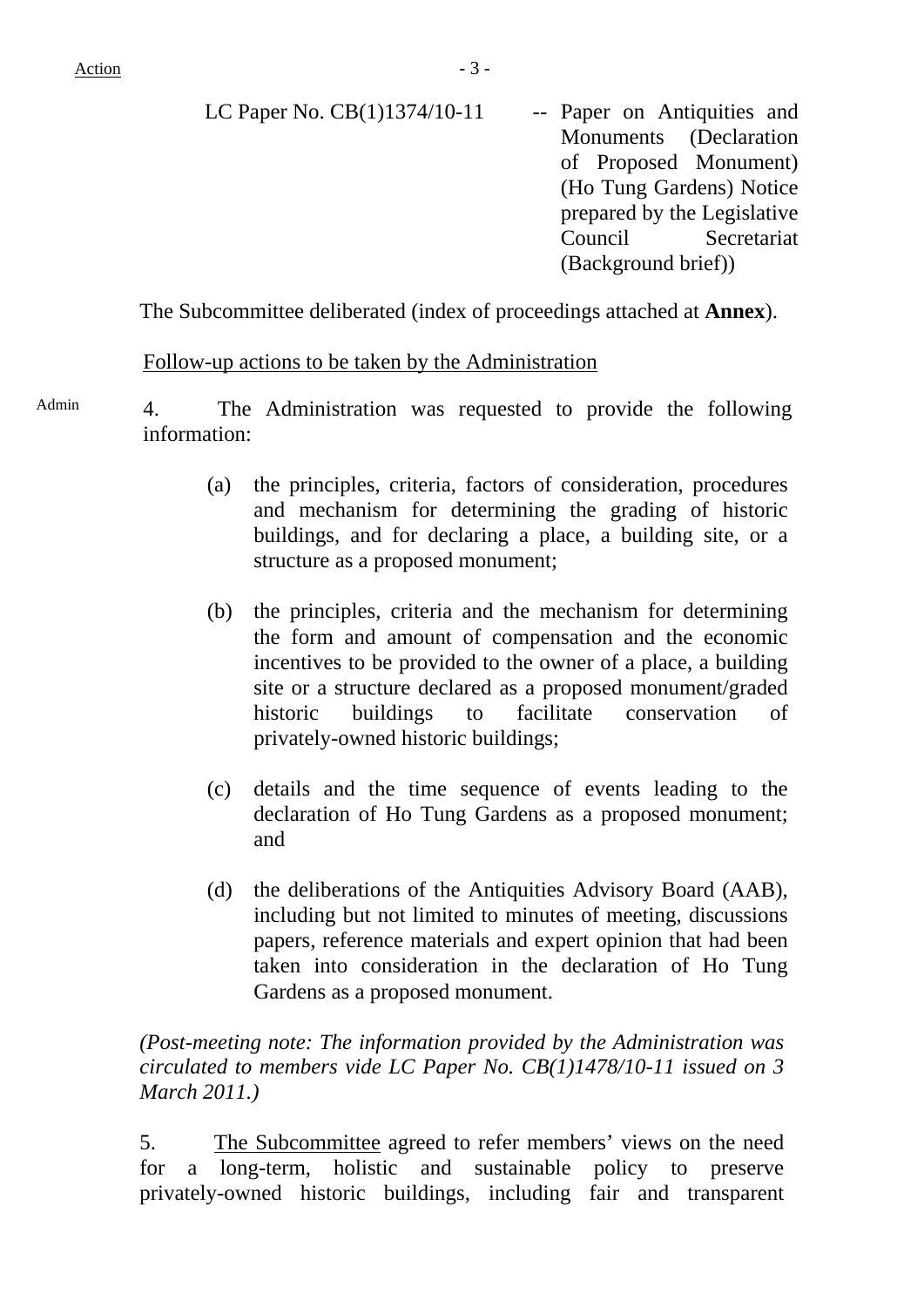$Action$   $-4$  -

compensation arrangement and economic incentive policy for private owners of proposed monuments, monuments and historic buildings to the Panel on Development for consideration and follow up.

Secretariat 6. The Chairman concluded that the Subcommittee had completed scrutiny of the Antiquities and Monuments (Declaration of Proposed Monument) (Ho Tung Gardens) Notice (the Declaration Notice) and would report its deliberations to the House Committee on 4 March 2011. Members agreed.

#### **III Any other business**

7. There being no other business, the meeting ended at 10:30 am.

Council Business Division 1 Legislative Council Secretariat 7 April 2011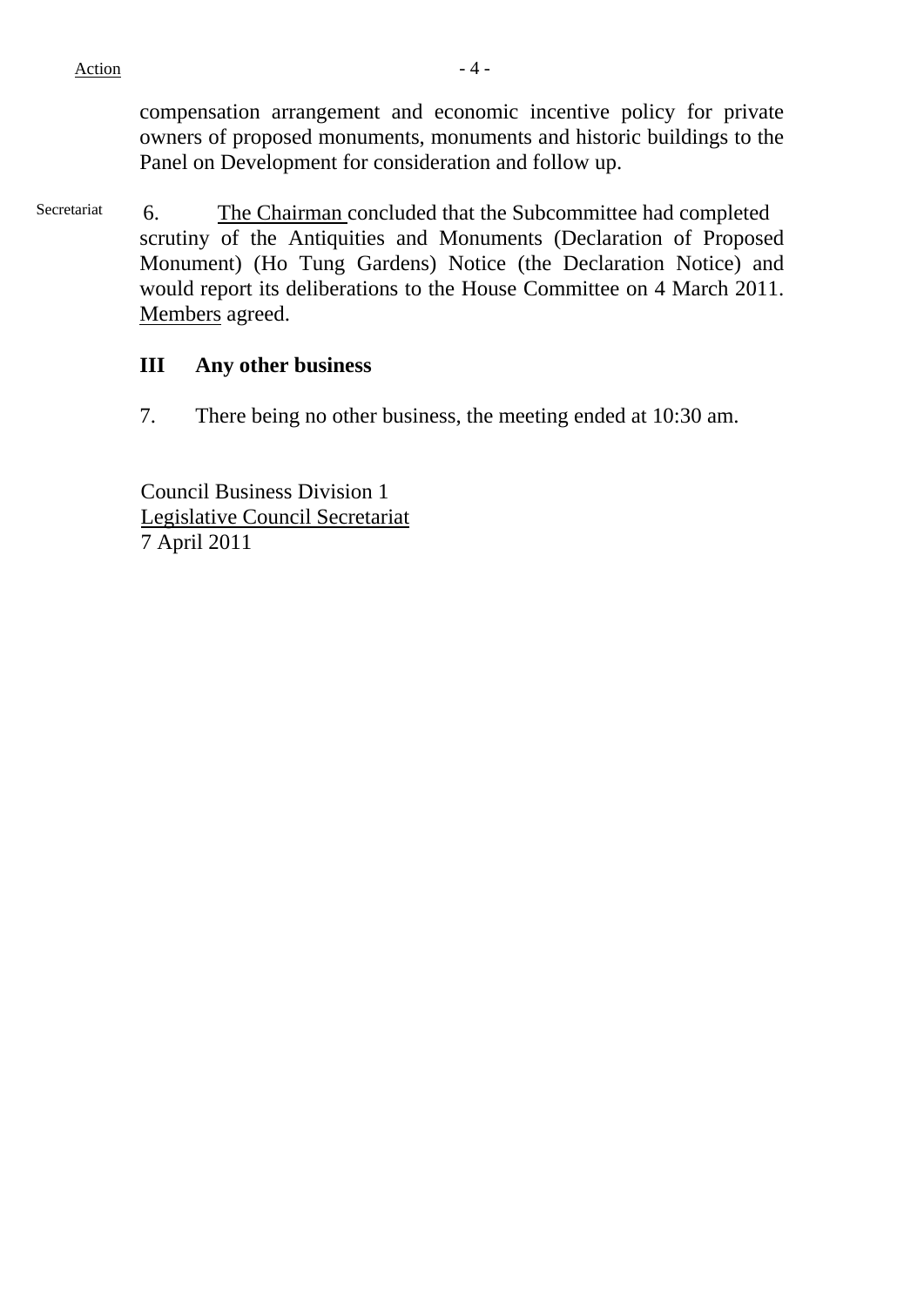# **Subcommittee on Antiquities and Monuments (Declaration of Proposed Monument) (Ho Tung Gardens) Notice**

# **Proceedings of meeting on Wednesday, 23 February 2011, at 9:00 am in Conference Room B of the Legislative Council Building**

| <b>Time</b><br>marker | <b>Speaker</b>                                                                    | Subject(s)                                                                                                                                                                                                                                                                                                                                                                                                                                                                                                                                                                                                                                                                                                                            | <b>Action</b><br>required |
|-----------------------|-----------------------------------------------------------------------------------|---------------------------------------------------------------------------------------------------------------------------------------------------------------------------------------------------------------------------------------------------------------------------------------------------------------------------------------------------------------------------------------------------------------------------------------------------------------------------------------------------------------------------------------------------------------------------------------------------------------------------------------------------------------------------------------------------------------------------------------|---------------------------|
| $000230 -$<br>000331  | Mrs Sophie<br><b>LEUNG</b><br>Mr LEE Wing-tat<br>Mr IP Kwok-him<br>Mr KAM Nai-wai | <b>Election of Chairman</b>                                                                                                                                                                                                                                                                                                                                                                                                                                                                                                                                                                                                                                                                                                           |                           |
| $000332 -$<br>000652  | Chairman                                                                          | Late application for membership from Ms<br>Cyd HO.                                                                                                                                                                                                                                                                                                                                                                                                                                                                                                                                                                                                                                                                                    |                           |
| $000653 -$<br>000930  | Administration                                                                    | Administration<br><b>Briefing</b><br>the<br>by<br>(Legislative Council Brief<br>Ref:<br>DEVB/CS/CR6/5/284 issued<br>by<br>the<br>Development Bureau).                                                                                                                                                                                                                                                                                                                                                                                                                                                                                                                                                                                 |                           |
| $000931 -$<br>001740  | Mr LEE Wing-tat<br>Mr IP Kwok-him<br>Administration                               | Mr LEE Wing-tat's view about the<br>apparent absence of a long-term, holistic<br>sustainable policy to preserve<br>and<br>privately-owned historic buildings. He<br>was of the view that the existing approach<br>considering<br>preservation<br>for<br>arrangements for individual historic<br>buildings on a case-by-case basis was<br>unsatisfactory and reactive, and that a<br>heritage trust should be set up for<br>implementing heritage<br>conservation<br>initiatives.<br>Mr IP Kwok-him's view that the<br>should<br>Administration<br>take<br>early<br>coordinated action to preserve graded<br>historic buildings, Grade 1 historic<br>buildings in particular, and proactively<br>discuss preservation options with the |                           |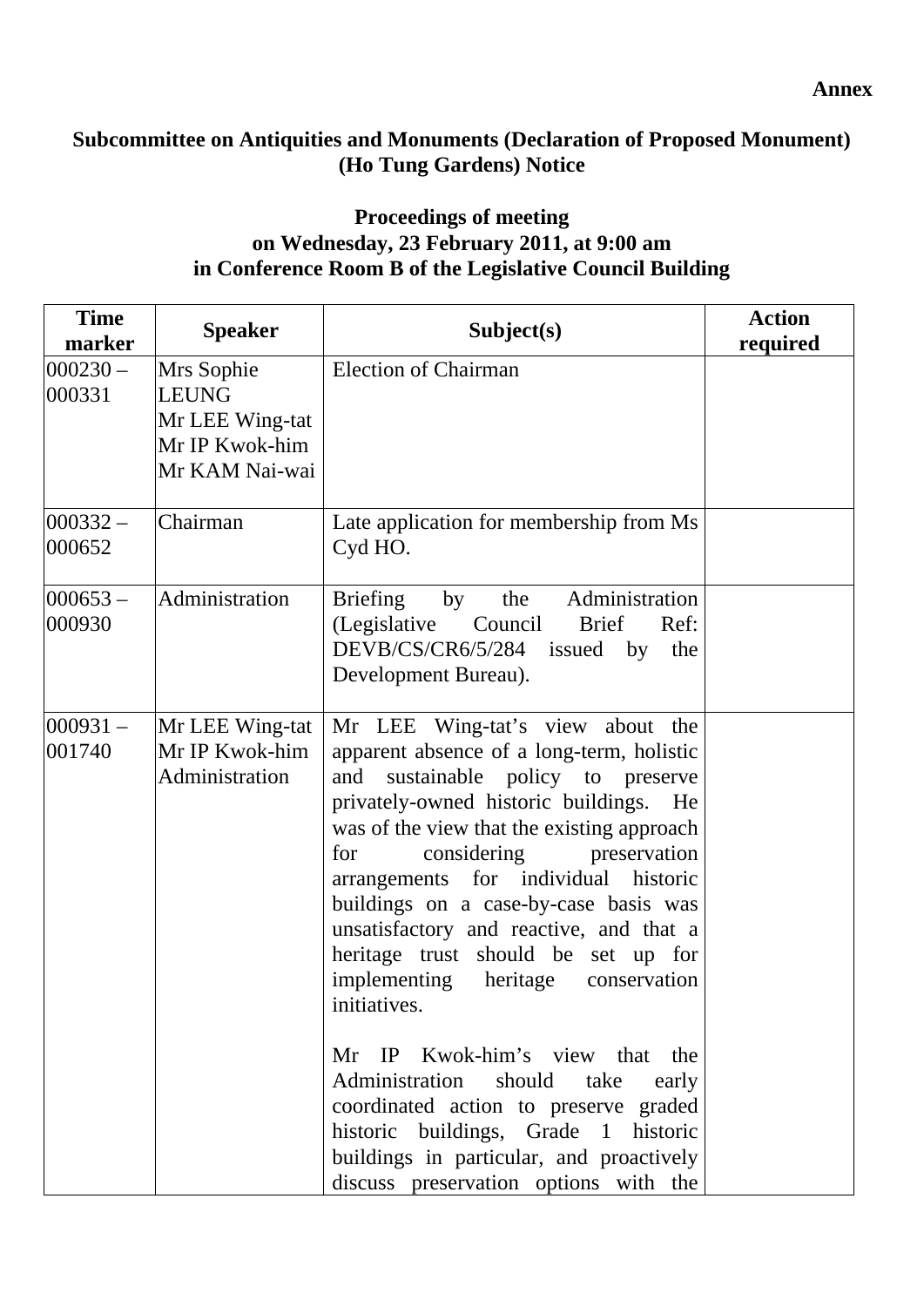| <b>Time</b><br>marker | <b>Speaker</b> | Subject(s)                                                                                                                                                                                                                                                                                                                                                                                                                                                                                                                                                                                                                | <b>Action</b><br>required |
|-----------------------|----------------|---------------------------------------------------------------------------------------------------------------------------------------------------------------------------------------------------------------------------------------------------------------------------------------------------------------------------------------------------------------------------------------------------------------------------------------------------------------------------------------------------------------------------------------------------------------------------------------------------------------------------|---------------------------|
|                       |                | owners concerned to prevent recurrence<br>of incidents such as that of King Yin Lei.                                                                                                                                                                                                                                                                                                                                                                                                                                                                                                                                      |                           |
|                       |                | The Administration's explanation that:<br>an internal monitoring mechanism<br>(a)<br>was in place to better protect<br>privately-owned<br>monuments,<br>proposed<br>monuments,<br>graded/proposed to be graded<br>historic buildings from the threat of<br>demolition, alteration and addition<br>works or material changes in their<br>uses which might affect the heritage<br>value of these buildings;                                                                                                                                                                                                                 |                           |
|                       |                | the Government had adopted a<br>(b)<br>proactive approach under the new<br>heritage conservation<br>policy<br>announced by the Chief Executive<br>in October 2007. In parallel with<br>the public consultation on the<br>proposed grading of the 1 444<br>historic buildings conducted from<br>March to September 2009, the<br>Administration had proactively<br>informed owners of all 1 444<br>historic buildings of the proposed<br>grading, invited them to give views,<br>explained<br>them<br>and<br>to<br>the<br>Administration's<br>policy<br>and<br>assistance available for promoting<br>heritage conservation; |                           |
|                       |                | the Commissioner for Heritage's<br>(c)<br>Office (CHO) and the Antiquities<br>and Monuments Office (AMO)<br>would proactively approach owners<br>of the historic buildings<br>when<br>redevelopment<br>proposals<br>were<br>brought to their<br>attention<br>and<br>discuss<br>with<br>possible<br>owners<br>preservation<br>options<br>and                                                                                                                                                                                                                                                                               |                           |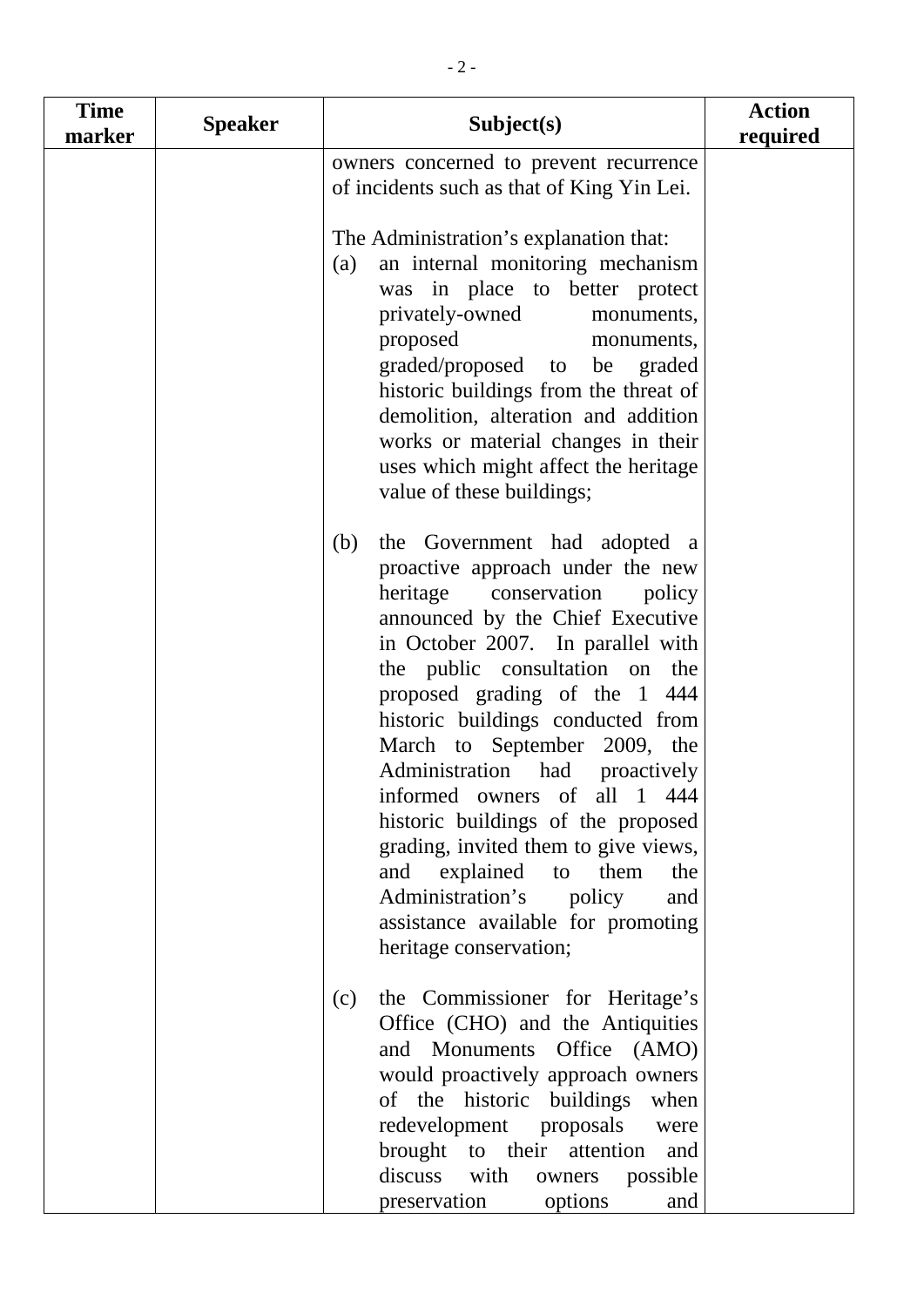| <b>Time</b><br>marker | <b>Speaker</b>                              | Subject(s)                                                                                                                                                                                                                                                                                                                                                                                                                                                                                                                                                                                                                                                                                                                                                                                                                                                                  | <b>Action</b><br>required |
|-----------------------|---------------------------------------------|-----------------------------------------------------------------------------------------------------------------------------------------------------------------------------------------------------------------------------------------------------------------------------------------------------------------------------------------------------------------------------------------------------------------------------------------------------------------------------------------------------------------------------------------------------------------------------------------------------------------------------------------------------------------------------------------------------------------------------------------------------------------------------------------------------------------------------------------------------------------------------|---------------------------|
|                       |                                             | appropriate economic incentives, for<br>encouraging preservation of the<br>buildings. Assistance in the form of<br>grant under the Financial Assistance<br>for Maintenance Scheme as well as<br>expert technical<br>advice<br>on<br>preservation works<br>also<br>were<br>provided<br>to<br>of<br>owners<br>privately-owned graded historic<br>buildings for carrying out<br>any<br>necessary maintenance works.                                                                                                                                                                                                                                                                                                                                                                                                                                                            |                           |
| $001741 -$<br>003039  | Mr Abraham<br><b>SHEK</b><br>Administration | Mr Abraham SHEK declared interest for<br>possible connection with the owner of Ho<br>Tung Gardens.<br>Mr SHEK's view that there should be a<br>clear and transparent mechanism, with<br>consistent and fair principles and criteria,<br>for determining the form and amount of<br>compensation and economic incentives to<br>be provided to the owners affected.<br>The Administration's explanation of the Admin<br>payment of follow<br>mechanism<br>for<br>the<br>compensation to the owner or the lawful $(Para. 4(b)$ of<br>occupier of a proposed monument under the minutes)<br>section 8 of the Antiquities<br>and<br>Monuments Ordinance (Cap. 53) (the<br>Ordinance). The type and extent of<br>economic incentives, to be determined on<br>case-by-case basis, should<br>be<br>a<br>commensurate with the heritage value of<br>the historic buildings concerned. | to<br>up                  |
| 003040<br>003644      | Miss Tanya<br><b>CHAN</b><br>Administration | Miss Tanya CHAN's view that the<br>Legislative Council (LegCo) Brief and<br>the heritage assessment report in respect<br>of Ho Tung Gardens were too brief.<br>Miss CHAN's concern whether regular<br>inspections were conducted on<br>site                                                                                                                                                                                                                                                                                                                                                                                                                                                                                                                                                                                                                                 |                           |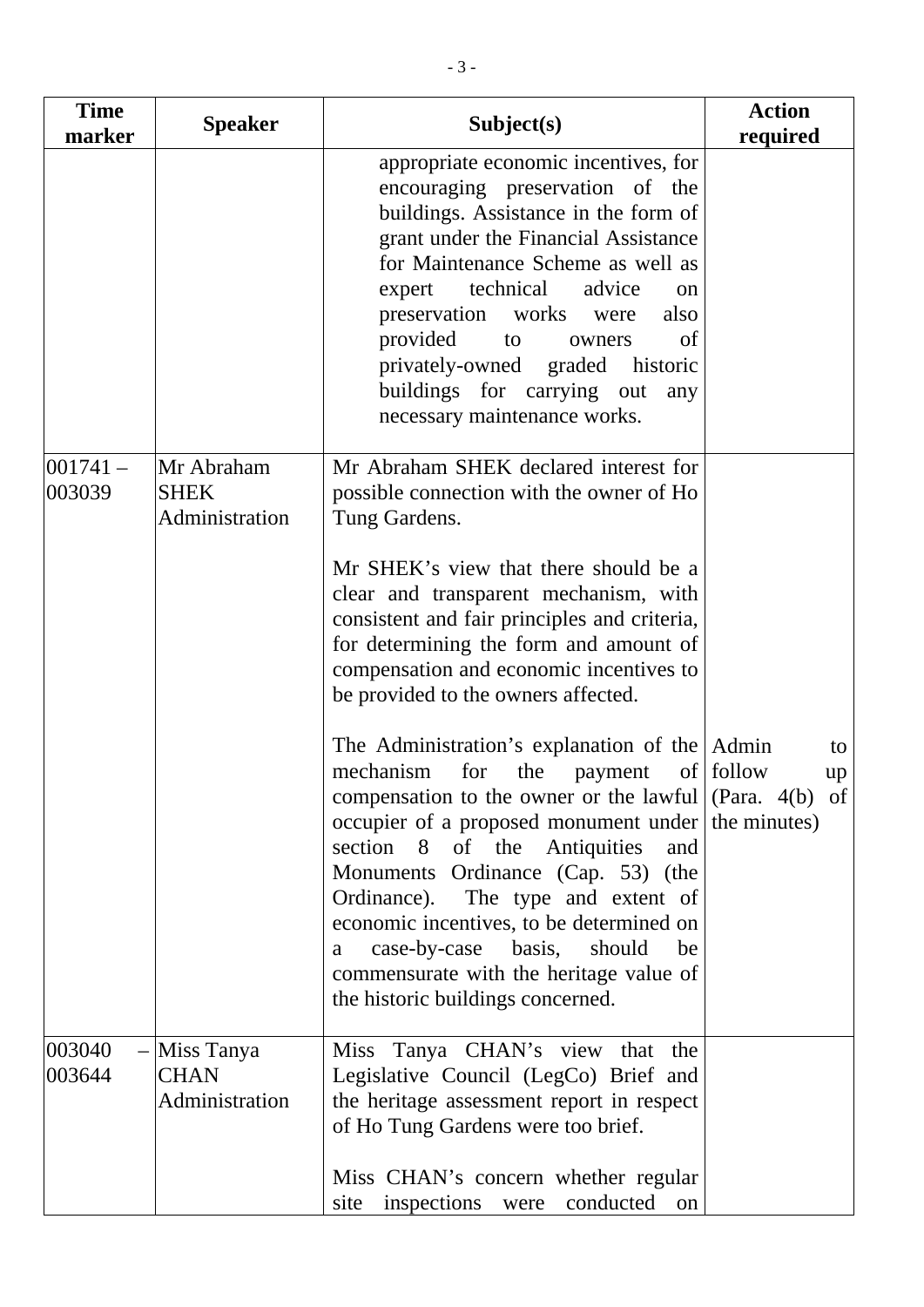| <b>Time</b><br>marker                 | <b>Speaker</b>                            | Subject(s)                                                                                                                                                                                                                                                                                                                                                                                                                                                                                                                                                                 | <b>Action</b><br>required                                                           |
|---------------------------------------|-------------------------------------------|----------------------------------------------------------------------------------------------------------------------------------------------------------------------------------------------------------------------------------------------------------------------------------------------------------------------------------------------------------------------------------------------------------------------------------------------------------------------------------------------------------------------------------------------------------------------------|-------------------------------------------------------------------------------------|
|                                       |                                           | Grades 2 and 3 buildings as a number of<br>these graded buildings in Yuen Long<br>were proposed to be used as private<br>columbaria.<br>Miss CHAN's view that a tree survey<br>should be conducted for Ho<br>Tung                                                                                                                                                                                                                                                                                                                                                          |                                                                                     |
|                                       |                                           | Gardens to monitor tree-related work<br>within the site.                                                                                                                                                                                                                                                                                                                                                                                                                                                                                                                   |                                                                                     |
|                                       |                                           | The Administration noted the comments<br>made. The Administration advised that<br>in addition to the internal monitoring<br>mechanism, the District Offices also<br>assist in alerting the CHO and the AMO<br>if their staff, during their normal course<br>of duties, were aware of any demolitions<br>of/alterations to the monument/proposed<br>monument or the graded/proposed graded<br>buildings. The owners of the 1 444<br>historic buildings had been informed of<br>all forms of assistance available to<br>encourage preservation of the historic<br>buildings. |                                                                                     |
| 003645<br>$\qquad \qquad -$<br>004047 | <b>Prof Patrick LAU</b><br>Administration | Prof Patrick LAU's enquiry about the<br>details of the relevant AAB deliberations,<br>and time sequence of events leading to<br>the declaration of Ho Tung Gardens as $a \mid$<br>proposed monument.<br>The Administration explained the events<br>relating to the declaration of Ho Tung<br>Gardens as a proposed monument,<br>including the confirmation of the Grade 1<br>status of Ho Tung Gardens by AAB;<br>the exchanges between CHO, AMO and<br>the owners on the importance of the<br>preservation of Ho Tung Gardens; the                                        | Admin<br>to<br>follow<br>up<br>(Para. $4(c)$<br>and<br>(d)<br>of<br>the<br>minutes) |
|                                       |                                           | Administration's action to declare Ho<br>Tung Gardens as a proposed monument<br>to offer timely protection having noted                                                                                                                                                                                                                                                                                                                                                                                                                                                    |                                                                                     |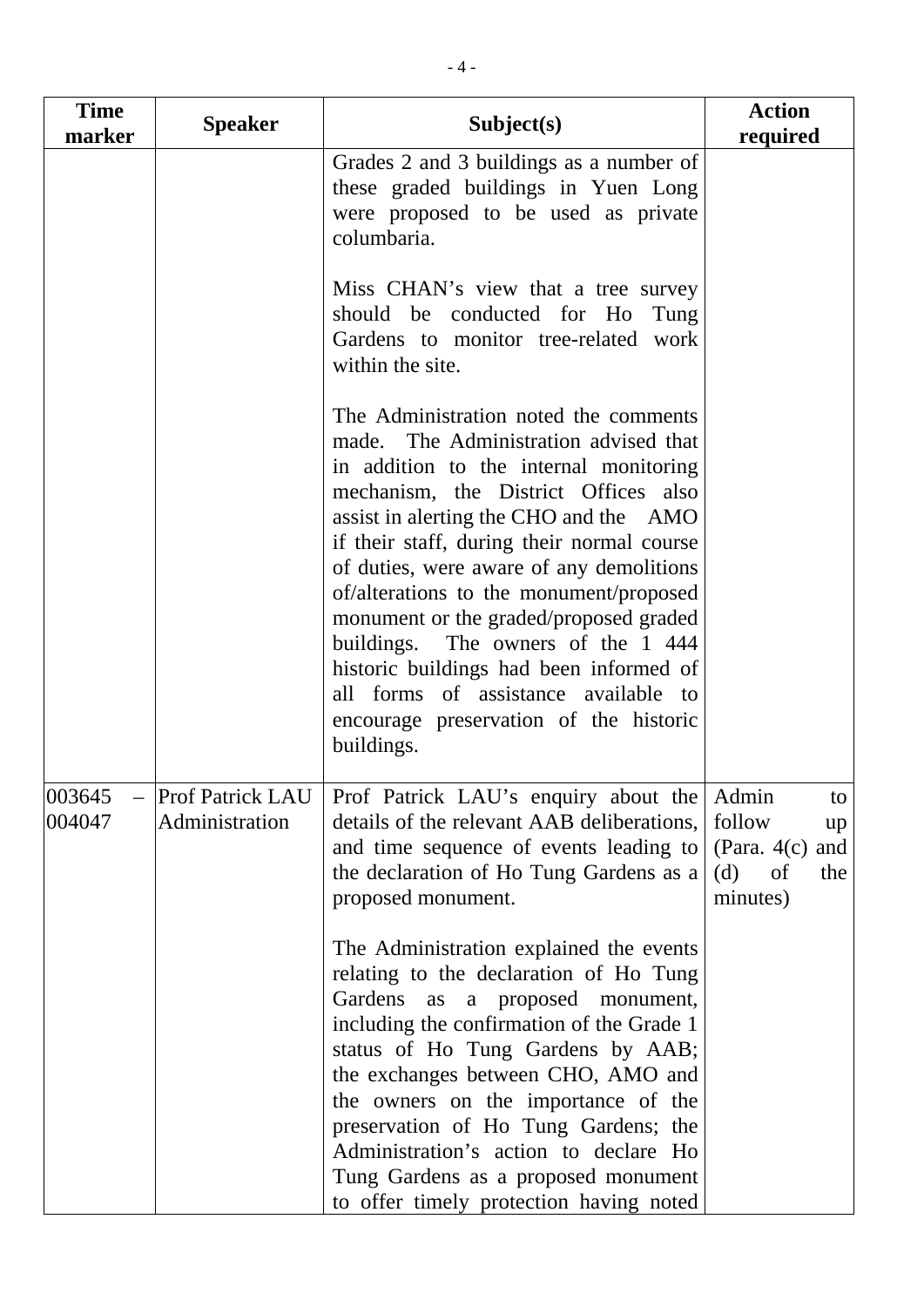| <b>Time</b><br>marker | <b>Speaker</b>                                   | Subject(s)                                                                                                                                                                                                                                                                                                                                                                                                                                                                                                                                                                                | <b>Action</b><br>required |
|-----------------------|--------------------------------------------------|-------------------------------------------------------------------------------------------------------------------------------------------------------------------------------------------------------------------------------------------------------------------------------------------------------------------------------------------------------------------------------------------------------------------------------------------------------------------------------------------------------------------------------------------------------------------------------------------|---------------------------|
|                       |                                                  | the possible demolition threat to the<br>The justifications for the<br>Gardens.<br>declaration had been uploaded onto the<br>AMO website.                                                                                                                                                                                                                                                                                                                                                                                                                                                 |                           |
| 004048<br>005346      | $-$ Mrs Sophie<br><b>LEUNG</b><br>Administration | Mrs Sophie LEUNG's view that:<br>the LegCo Brief should have<br>(a)<br>elaborated more on the historical,<br>cultural and the architectural value<br>of the building in addition to<br>emphasizing the social status of Sir<br>Robert Ho Tung and his family;                                                                                                                                                                                                                                                                                                                             |                           |
|                       |                                                  | should<br>(b)<br>reference<br>be<br>made<br>to<br>international standards, such as that<br>of the United Nations Educational,<br>Scientific<br>Cultural<br>and<br>Organization, in assessing<br>the<br>heritage value of buildings and sites;<br>and                                                                                                                                                                                                                                                                                                                                      |                           |
|                       |                                                  | should be flexibility for<br>(c)<br>there<br>working<br>appropriate<br>out<br>preservation options and types of<br>economic incentives having regard<br>the circumstance<br>of<br>each<br>to<br>individual case.                                                                                                                                                                                                                                                                                                                                                                          |                           |
|                       |                                                  | explained<br>The<br>Administration<br>assessment approach and the assessment   follow up (Para  <br>criteria endorsed by AAB for determining $ 4(a)$ of<br>the grading of historic buildings. Ho   minutes)<br>Tung Gardens, being the only remaining<br>residence in Hong Kong directly related<br>to Sir Robert Ho Tung, Lady Clara Ho<br>Tung and General Robert Ho Shai-lai,<br>and a masterpiece of the Chinese<br>Renaissance style architecture which<br>exemplified a mixture of Chinese and<br>Western architectural elements,<br>was<br>considered to be of a high heritage and | the Admin<br>to<br>the    |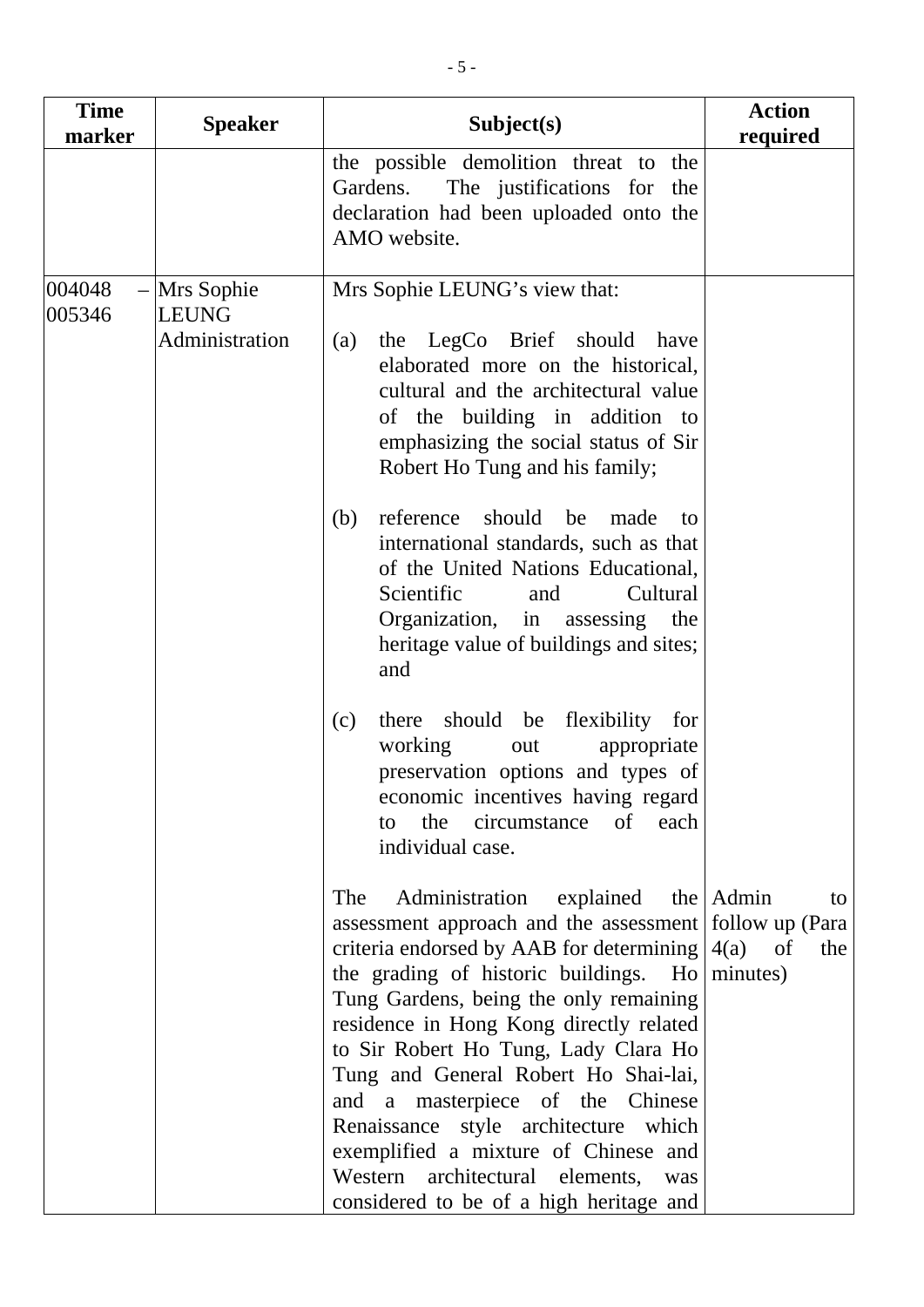| <b>Time</b><br>marker        | <b>Speaker</b>                                                                                                                                                             | Subject(s)                                                                                                                                                                                                                                                                                                                                                                                                                                                  | <b>Action</b><br>required |
|------------------------------|----------------------------------------------------------------------------------------------------------------------------------------------------------------------------|-------------------------------------------------------------------------------------------------------------------------------------------------------------------------------------------------------------------------------------------------------------------------------------------------------------------------------------------------------------------------------------------------------------------------------------------------------------|---------------------------|
|                              |                                                                                                                                                                            | architectural value.                                                                                                                                                                                                                                                                                                                                                                                                                                        |                           |
| 005347<br>$\equiv$<br>010054 | Ms Cyd HO<br><b>Miss</b><br>Tanya<br><b>CHAN</b><br>Mr<br><b>LEE</b><br>Wing-tat<br><b>Mrs</b><br>Sophie<br><b>LEUNG</b><br>Mr<br>Abraham<br><b>SHEK</b><br>Administration | Ms Cyd HO, Miss Tanya CHAN and Mr<br>Abraham SHEK's views that:<br>the principles, assessment criteria as<br>(a)<br>well<br>as<br>procedures<br>the<br>and<br>mechanism for determining<br>the<br>grading of historic buildings and for<br>declaration of<br>monuments<br>and<br>proposed monuments<br>should<br>be<br>publicized<br>enhance<br>public<br>to<br>awareness;                                                                                  |                           |
|                              |                                                                                                                                                                            | the reasons for selection and the<br>(b)<br>historical, cultural and architectural<br>significance of the graded buildings<br>should be clearly explained to the<br>public to enable the public to better<br>understand<br>and appreciate<br>the<br>heritage value and preservation need<br>of individual historic buildings;<br>the Administration should enhance<br>(c)<br>the transparency of and public<br>participation in heritage assessment;<br>and |                           |
|                              |                                                                                                                                                                            | The Administration's explanation that:                                                                                                                                                                                                                                                                                                                                                                                                                      |                           |
|                              |                                                                                                                                                                            | information on the graded historic<br>(a)<br>buildings and justifications for their<br>grading as well as the assessment<br>criteria and procedures for the<br>grading were explained in writing<br>and published on the website of<br>AMO;                                                                                                                                                                                                                 |                           |
|                              |                                                                                                                                                                            | private owners of these buildings<br>(b)<br>were also informed of the proposed<br>grading and invited to give their<br>views; and                                                                                                                                                                                                                                                                                                                           |                           |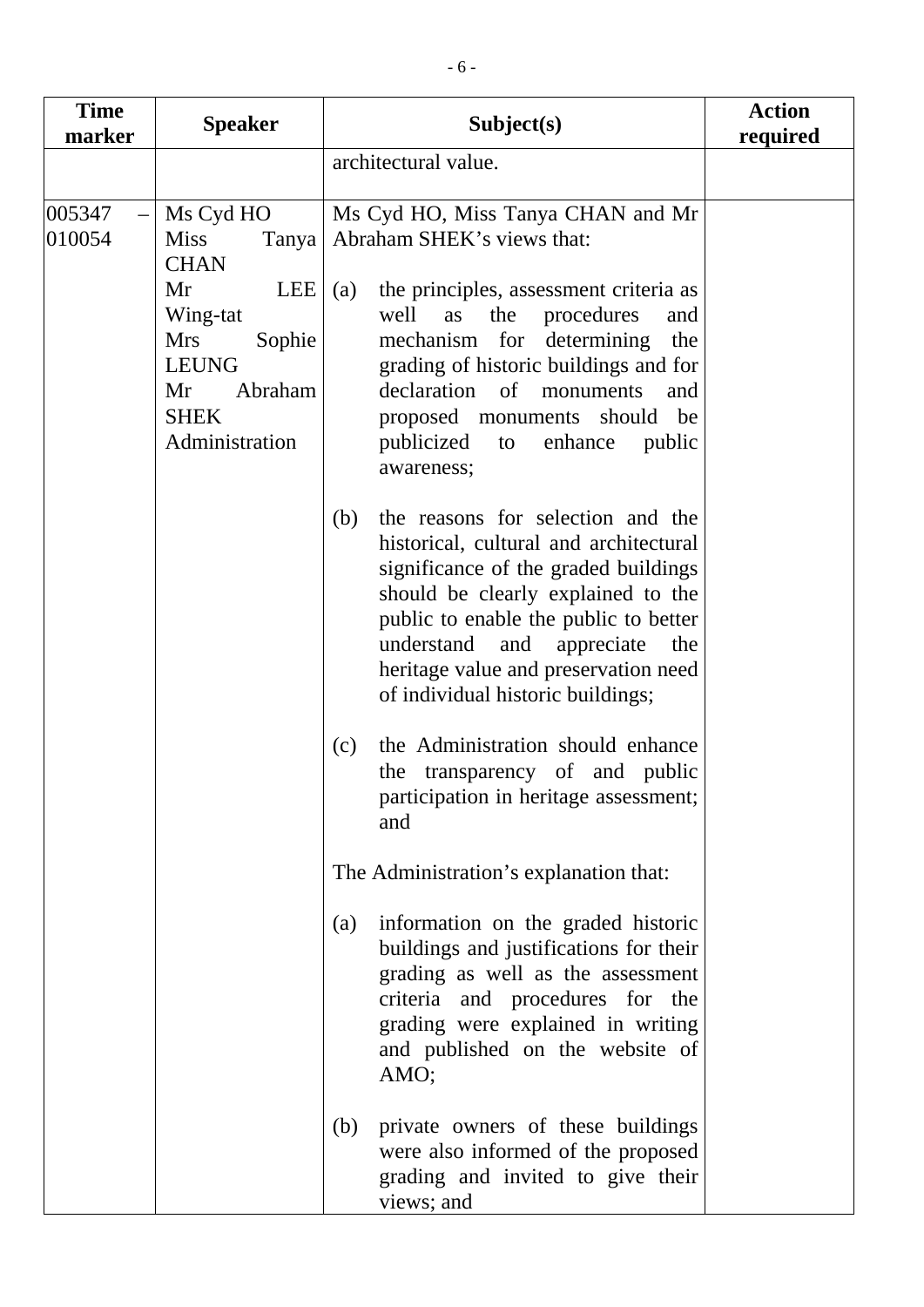| <b>Time</b><br>marker | <b>Speaker</b>                                                                                    | Subject(s)                                                                                                                                                                                                                                                                                                                                                                                                                                                                                                                                                                                                                                                                                                                                                                                                                                                                                                                                                                                                                                                                                                                                                                              | <b>Action</b><br>required |
|-----------------------|---------------------------------------------------------------------------------------------------|-----------------------------------------------------------------------------------------------------------------------------------------------------------------------------------------------------------------------------------------------------------------------------------------------------------------------------------------------------------------------------------------------------------------------------------------------------------------------------------------------------------------------------------------------------------------------------------------------------------------------------------------------------------------------------------------------------------------------------------------------------------------------------------------------------------------------------------------------------------------------------------------------------------------------------------------------------------------------------------------------------------------------------------------------------------------------------------------------------------------------------------------------------------------------------------------|---------------------------|
|                       |                                                                                                   | an expert panel, established under<br>(c)<br>AAB for independent heritage<br>assessments, had<br>subsequently<br>account the views and additional<br>information received from members<br>of the public and owners during the<br>public consultation in 2009.                                                                                                                                                                                                                                                                                                                                                                                                                                                                                                                                                                                                                                                                                                                                                                                                                                                                                                                           |                           |
| 010055<br>010419      | $-$ Chairman<br>Mr IP Kwok-him<br>Mr LEE Wing-tat<br>Mrs Sophie<br><b>LEUNG</b><br>Administration | The Chairman and Mr IP Kwok-him's<br>enquiry about the<br>mechanism<br>for<br>triggering the procedures for considering<br>whether a graded/proposed to be graded<br>building should be declared<br>as<br>a<br>monument for statutory protection.<br>The Administration's explanation of the<br>establishment of a formal relationship<br>between<br>the<br>statutory<br>monument<br>declaration system and the AAB's<br>administrative grading system for historic<br>buildings endorsed by the AAB in<br>November 2008. The Antiquities<br>Authority is committed to actively<br>considering whether a building in the<br>pool of Grade 1 buildings had reached the<br>high threshold of heritage value for the<br>declaration of monument under section<br>3(1) of the Ordinance, and might take<br>action to declare it as a proposed<br>monument under section 2A of the<br>Ordinance if the<br>building<br>needed<br>immediate statutory protection (e.g. if the<br>building was under threat of demolition<br>or alteration/ renovation works were<br>proposed to be carried out which might<br>affect the heritage value of the building).<br>However, such a linkage would not |                           |
|                       |                                                                                                   | oblige the Antiquities Authority<br>to<br>declare<br>Grade 1<br>all<br>buildings<br>as<br>monuments.                                                                                                                                                                                                                                                                                                                                                                                                                                                                                                                                                                                                                                                                                                                                                                                                                                                                                                                                                                                                                                                                                    |                           |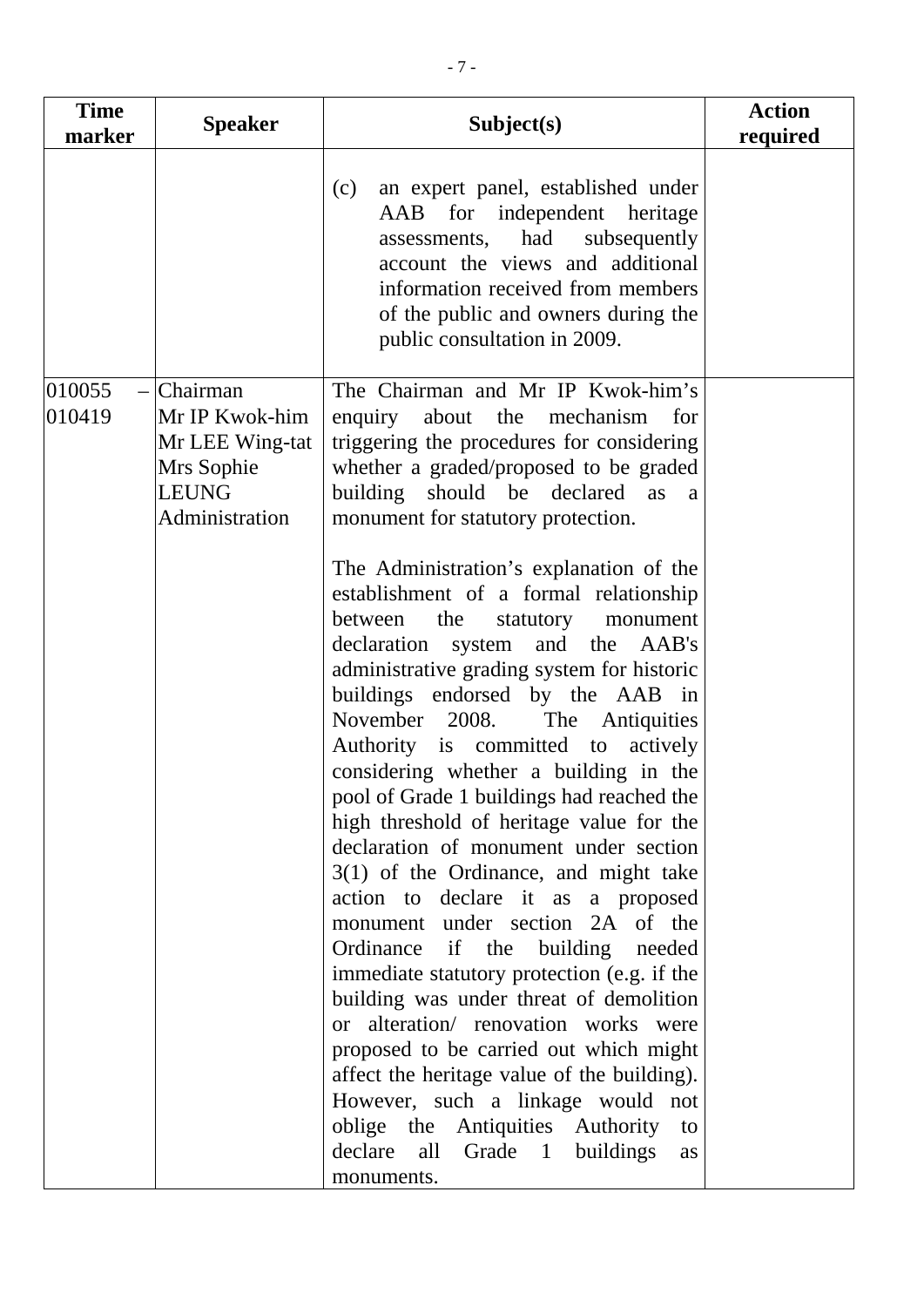| <b>Time</b><br>marker              | <b>Speaker</b>                                          | Subject(s)                                                                                                                                                                                                                                                                                                                                                                                                                                                               | <b>Action</b><br>required |
|------------------------------------|---------------------------------------------------------|--------------------------------------------------------------------------------------------------------------------------------------------------------------------------------------------------------------------------------------------------------------------------------------------------------------------------------------------------------------------------------------------------------------------------------------------------------------------------|---------------------------|
|                                    |                                                         | The Chairman and Mr LEE Wing-tat's<br>enquiry about the setting up of a heritage<br>trust.<br>Mrs LEUNG expressed her reservation                                                                                                                                                                                                                                                                                                                                        |                           |
|                                    |                                                         | about establishing a fund for acquiring<br>historic properties for preservation.                                                                                                                                                                                                                                                                                                                                                                                         |                           |
|                                    |                                                         | The Administration advised that it was<br>studying the feasibility of setting up a<br>heritage trust in Hong Kong. More time<br>would be required for the various heritage<br>conservation initiatives to demonstrate<br>their full effect.                                                                                                                                                                                                                              |                           |
| 010420<br>011353                   | Mr Abraham<br><b>SHEK</b><br>Chairman<br>Administration | Mr Abraham SHEK and the Chairman<br>reiterated the need for fair and transparent<br>compensation arrangement and economic<br>incentive policy.                                                                                                                                                                                                                                                                                                                           |                           |
|                                    |                                                         | Mr SHEK's enquiry about the closed-door<br>meeting held by the AAB to deliberate on<br>the declaration of Ho Tung Gardens as a<br>proposed monument.                                                                                                                                                                                                                                                                                                                     |                           |
|                                    |                                                         | The<br>Administration explained<br>the<br>closed-door arrangement for the AAB<br>meeting held on 25 January 2011 was to<br>avoid any pre-mature leakage that could<br>jeopardize the intended protection to Ho<br>Tung Gardens. Immediately following<br>meeting, Secretary for<br>the<br>AAB<br>Development and the Chairman of AAB<br>briefed the media on the decision to<br>declare Ho Tung Gardens as a proposed<br>monument and the outcome of the AAB<br>meeting. |                           |
| 011354<br>$\overline{\phantom{0}}$ | Miss Tanya                                              | Tanya CHAN's view that the<br><b>Miss</b>                                                                                                                                                                                                                                                                                                                                                                                                                                |                           |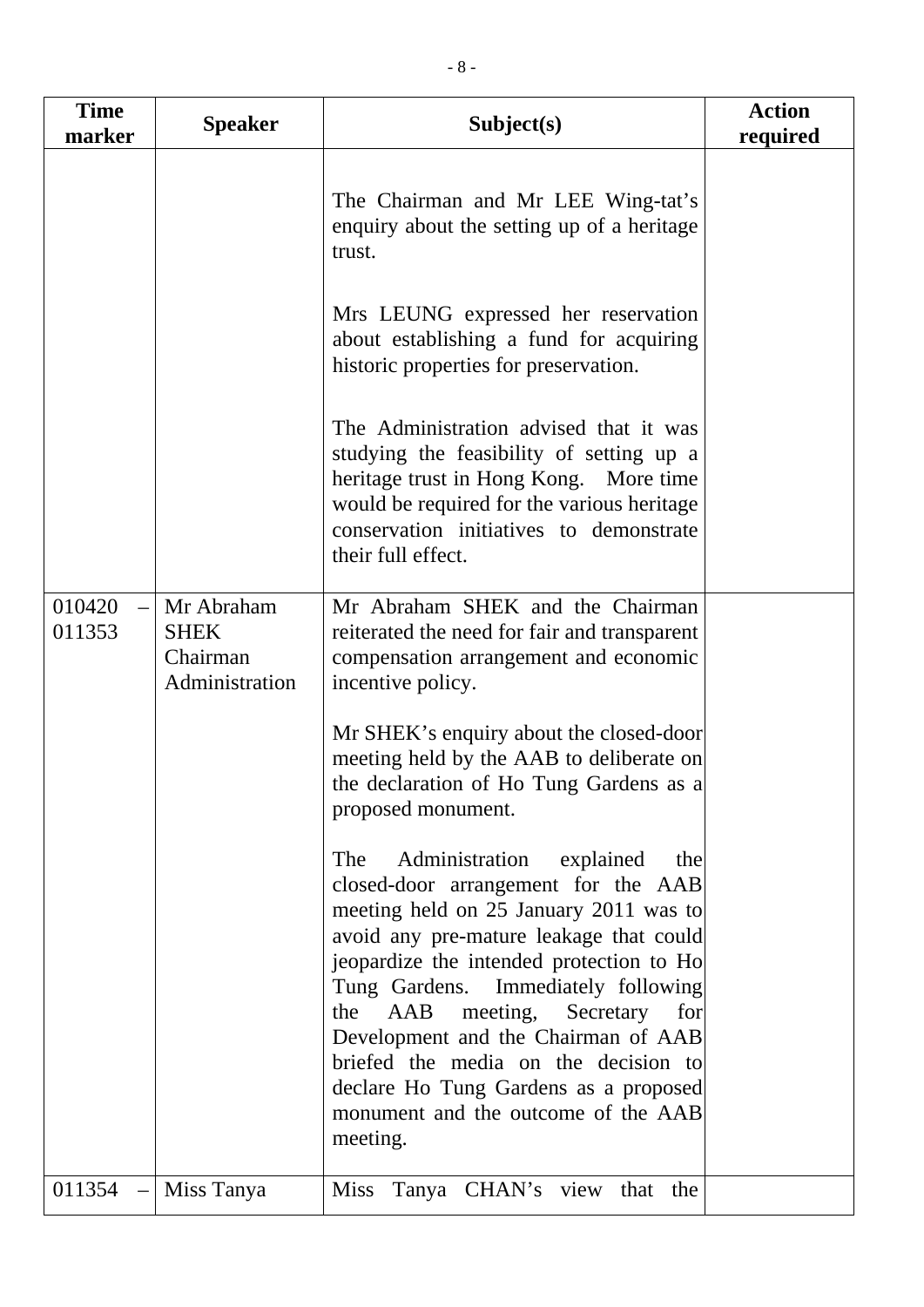| <b>Time</b><br>marker | <b>Speaker</b>                                           | Subject(s)                                                                                                                                                                                                                                                                                                                                              | <b>Action</b><br>required |
|-----------------------|----------------------------------------------------------|---------------------------------------------------------------------------------------------------------------------------------------------------------------------------------------------------------------------------------------------------------------------------------------------------------------------------------------------------------|---------------------------|
| 011908                | <b>CHAN</b><br>Chairman<br>Administration                | Administration<br>should ensure public<br>accessibility to the revitalized historic<br>buildings as far as practicable.                                                                                                                                                                                                                                 |                           |
|                       |                                                          | Administration's response<br>The<br>that<br>allowing public access<br>historic<br>to<br>buildings as far as feasible was already a<br>general requirement in<br>heritage<br>preservation work. The Administration<br>undertook to further enhance public<br>accessibility to the revitalized historic<br>buildings.                                     |                           |
| 011909<br>012353      | <b>Prof Patrick</b><br>LAU<br>Chairman<br>Administration | Prof Patrick LAU's view that Lady Clara<br>Ho Tung's contribution to charitable<br>work in Hong Kong should<br>be<br>emphasized.                                                                                                                                                                                                                        |                           |
|                       |                                                          | Prof LAU's enquiry about the plot ratio<br>for the site and the feasibility of a<br>preservation-cum-development option for<br>Ho Tung Gardens.                                                                                                                                                                                                         |                           |
|                       |                                                          | The Administration replied that the<br>maximum plot ratio for the site was 0.5<br>under the approved The Peak Outline<br>Zoning Plan. The Administration added<br>that it would strive to work out with the<br>owner a "win-win" preservation option<br>having regard to the merits of this<br>particular building and the circumstance<br>of the case. |                           |
| 012354<br>012607      | Mrs Sophie<br><b>LEUNG</b>                               | Mrs Sophie LEUNG's suggestion to refer   Para. 5 of the<br>the subcommittee's views about the need<br>for a long-term, holistic and sustainable<br>policy to preserve privately-owned<br>historic buildings to the Panel<br>on<br>for consideration<br>Development<br>and<br>follow up.                                                                 | minutes                   |